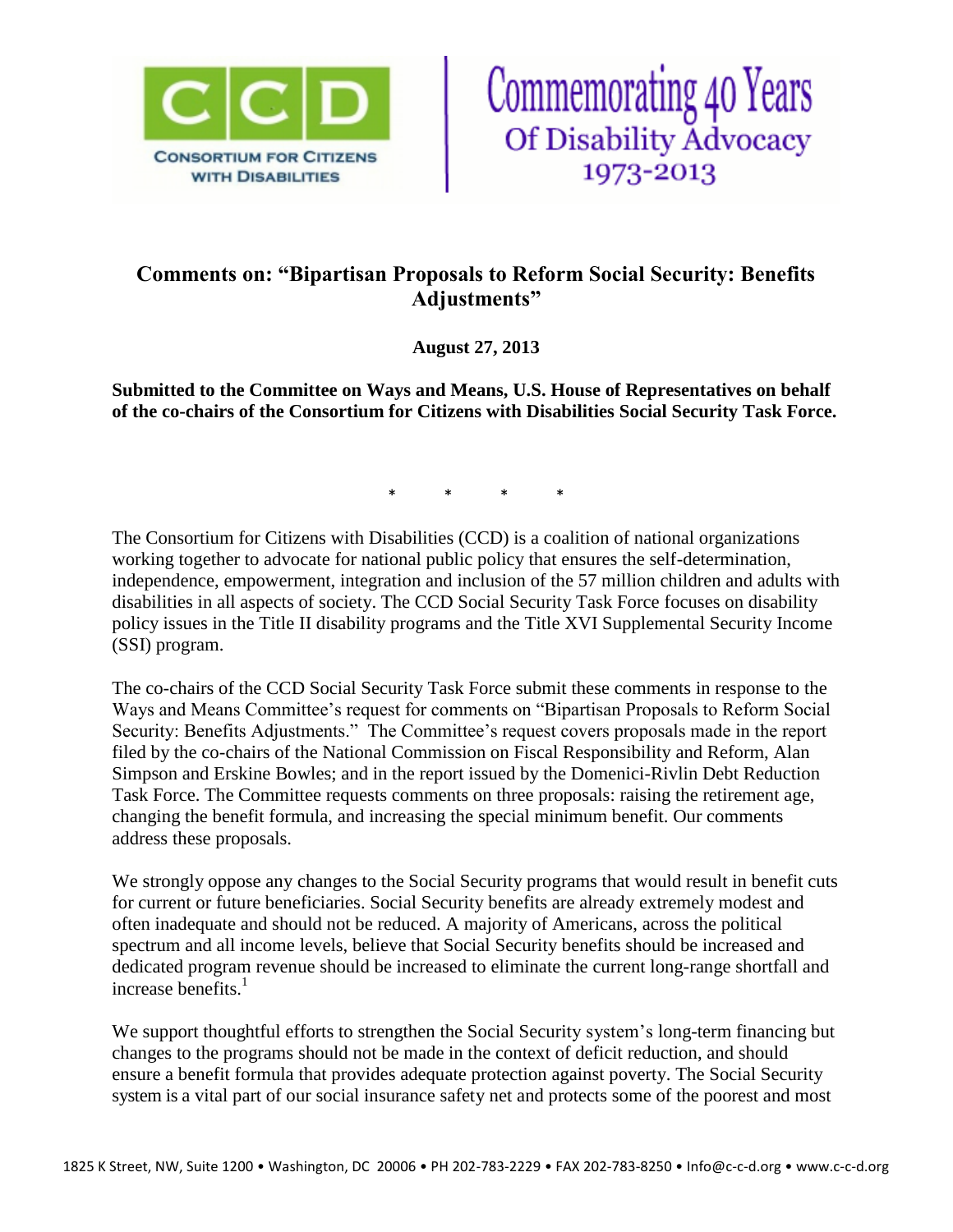vulnerable Americans. Careful consideration should be given to the potential impact on seniors and people with disabilities before making any changes to such critical programs.

### **Retirement Age:**

We are opposed to increasing the early or full retirement age for Social Security benefits. Raising the retirement age is a benefit cut and we oppose cutting benefits for current or future beneficiaries, whether achieved by directly changing the eligibility age or indexing the eligibility age for life expectancy or some other indicator. We stand with the majority of Americans who believe the financing shortfall should be resolved by increasing revenues for the Social Security system.

In addition, it is important to remember that changes to the full retirement age have an impact on the Social Security Disability Insurance program's financing. As you know, an individual receiving disability benefits receives Social Security benefits paid for out of the Disability Insurance (DI) Trust Fund prior to reaching his or her full retirement age. Once a Social Security Disability Insurance (SSDI) beneficiary reaches full retirement age, however, the individual's benefits are paid for out of the Old Age and Survivors Trust Fund. Increases in the full retirement age mean that people receive benefits paid for by the DI Trust Fund for longer, putting additional strain on the DI Trust Fund's finances. We urge the Committee to strengthen the entire Social Security system and consider the impact of any changes to the Old Age and Survivors programs on the Disability program. We oppose any changes to the Old Age and Survivors program that negatively impact the Disability program and weaken the Social Security system as a result.

## **Special Minimum Benefit:**

Social Security is a very effective anti-poverty program. But 10 percent of seniors still live in poverty and the poverty rate is even higher for some groups, like widows. In addition, 44 percent of people receiving SSDI benefits live in poverty or have income below 125 percent of the federal poverty line (31 percent have income under 100 percent of the poverty line and 13 percent have income between 100 and 125 percent of the poverty line).<sup>2</sup> A few simple, inexpensive changes would make Social Security substantially more effective as an anti-poverty program.

One of these changes is the creation of a genuine minimum benefit and extending the benefit to people with disabilities who have only been able to contribute for a few years to the Social Security system due to their disability. This minimum benefit should ensure that no American who works hard for an entire career or has his career cut short due to disability should have to live in poverty. The benefit should be set significantly above the poverty line for retirees who worked for 40 years and phased down for retirees who worked fewer years (the work requirement should be shorter for people with disabilities). In addition, this benefit should grow with wages -- like the other parts of the Social Security system -- to ensure that it remains a robust and dignified source of income into the indefinite future.

## **Changes to the Benefit Formula:**

The current progressive nature of Social Security's benefit formula should be maintained. It has